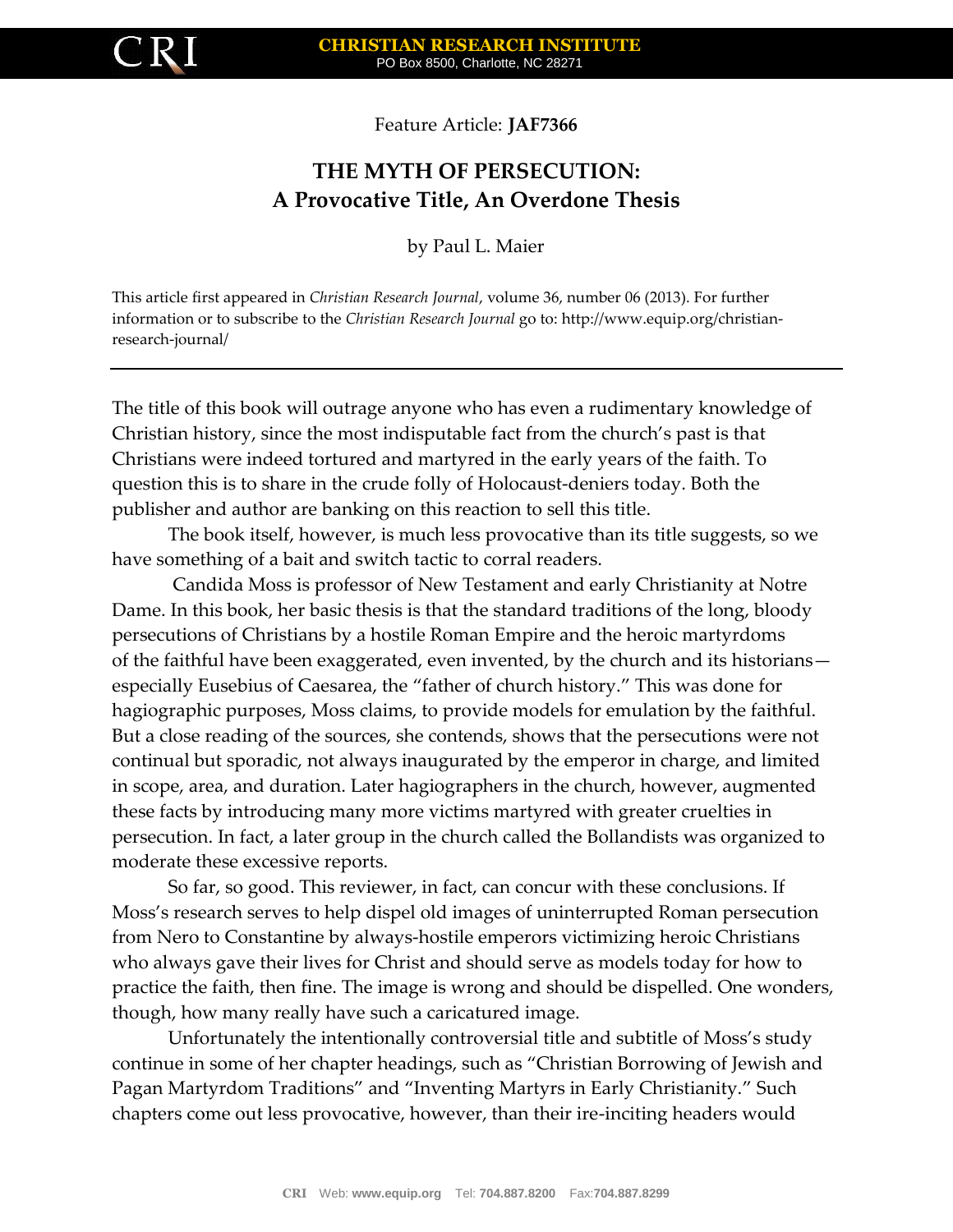suggest. Moreover, lest anyone call for Moss's dismissal from the faculty at Notre Dame, such statements as the following should not be overlooked despite their extremely rare inclusion and obvious minority status in her approach: "There is no doubt that Christians did die, that they were horrifically tormented and executed in ways that would appall people today, however uninterested they are in human rights" (p. 160). Thirty-three pages of highly relevant notes and a very detailed index further enhance these pages.

This is not, however, to suggest that the book is fine except for its specious titling. Quite on the contrary: in mounting a bristling defense for her less-than-tenable thesis, Moss plainly overdid it. While her research is thorough, her conclusions are much too arbitrary and biased for serious scholarship. The basic problem is that what is true in this book is not new, and what is new in this book is mostly not true.

## **TRUE, BUT NOT NEW**

Admittedly it may be a somewhat common impression that the early persecutions were one long horror story from Nero on until Constantine, the first Christian emperor, halted them two and a half centuries later. All scholars of early Christianity regard this view as mistaken, yet in countering it, Moss attacks a straw man. Did the early Christians really "invent" this image, as the book's subtitle claims? Hardly! Eusebius of Caesarea clearly reports on those long periods in Roman history when the early church was at peace and not harassed by the Roman government—a fact well known to all who have learned even a bit of church history. To help broaden that understanding, *The Myth of Persecution* may perhaps be helpful.

Moreover, the fact that some Roman emperors did not *inaugurate* persecutions, which were sparked instead by local initiative—especially by pagan priests—is likewise well known and detailed by Eusebius. Similarly the impression that all Christian victims heroically kept the faith in the face of torment and death is also false. Again, however, Eusebius provides detailed information on those who abandoned the faith under such pressure. Human nature has not really changed over the last two millennia. But one doubts that this comes as fresh information to any readers today.

In defending her thesis, Moss resorts to several rhetorical devices that would have gladdened the heart of a Greek Sophist. The convenient use of the straw man has been mentioned. Another is the use of modifying adjectives and adverbs that enable Moss to escape outright falsehood while misleading casual or careless readers.

Note, for example, the use of *constantly* in this sentence: "The traditional history of Christian martyrdom is mistaken: Christians were not constantly persecuted, hunted, or targeted by the Romans" (14). Only much-later hagiographic literature and perhaps current bad teaching claim that the persecutions were continual.

Similarly Moss tries to minimize Rome's role in persecution by noting that some of the victims were prosecuted, not persecuted, and that some emperors did not inaugurate the persecutions that happened on their watch. True enough, but the effect is to mislead the reader into doubting the entire persecution package. But persecution is persecution. Martyrs are martyrs.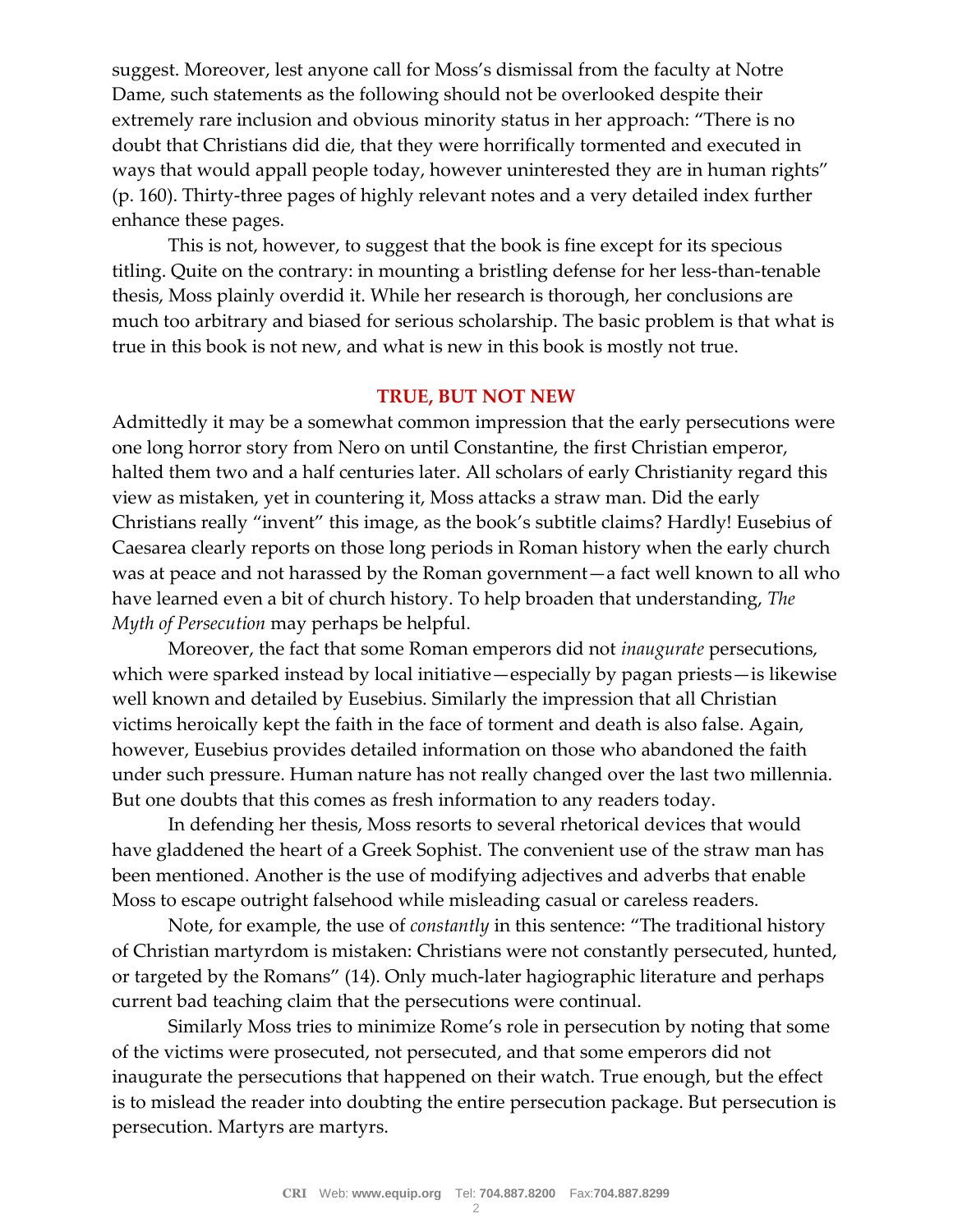## **NEW BUT NOT TRUE**

In her apparent enthusiasm to support a provocative and even "sensational" thesis, Moss skirts the extreme edge of accurate history and sometimes falls off entirely. One example alone shows how cavalier and negatively biased her methodology can be. The moment I heard about the book with this intentionally aggravating title and subtitle, I immediately muttered derisively, "Right! And what about Tacitus?"

Perhaps *the* most important source that tears the intended impact of this book's title into shreds is Cornelius Tacitus's *Annals* 15:44. A pagan Roman historian who deemed the Christians little more than sewage, Tacitus writes the following about Nero's persecution:

*First the confessed members of this sect [i.e., Christians] were arrested. Next, on their disclosures, vast numbers were convicted, not so much on the charge of arson as for hatred of the human race. And derision accompanied their end: they were covered with wild beast's skins and torn to death by dogs; or they were fastened on crosses and, when daylight failed, were burned to serve as lamps by night. Nero had offered his Gardens for the spectacle, and gave an exhibition in his hippodrome, mixing with the crowd in the garb of a charioteer or mounted on his chariot.*

Moss does not even quote this passage verbatim, as I have done, although she does summarize it. Since this is so destructive to her main thesis, she tries, astonishingly, to reduce its credibility. First she uses the timeworn argument of time itself (always the weakest argument): Tacitus, she states, wrote "at least fifty years after the event he describes" (139). And her point is? This is the same as suggesting that no one today can write accurately about what happened in the Kennedy administration!

Her next argument to undermine the Tacitus passage is an egregious error in stating that the term "Christian" was not used until, "at the earliest, the end of the first century" (139). But Luke, the evangelist, writing in AD 62 (never mind that some scholars would put it a decade later), tells us that the followers of Jesus were first called Christians at Antioch even *before* Paul's first mission journey in AD 47 (Acts 11:26). This erroneous claim is written by a professor of New Testament at a prestigious university? Do they have editors at HarperOne?

Other adduced arguments against Tacitus fail as well. That the cited text is an admission conceded by not a friendly but a *hostile* source only underlines its authenticity and credibility. In any case, what an unfortunate way to handle documentation that contradicts one's thesis: do all you can to undermine it.

In seeking to correct exaggerations of Christian martyrdom, the author offers plenty of her own. In the Roman persecutions, "very few Christians died," she writes (14), a hopelessly wrongheaded statement, directly contradicted by the Roman Tacitus himself, who reports that there were "vast numbers" in Nero's persecution alone, as noted previously, not to mention the host of victims in the decades and centuries to follow. This error is so glaring that, in the name of truth itself, the author must withdraw or change it in future printings, or be required to do so by her publisher.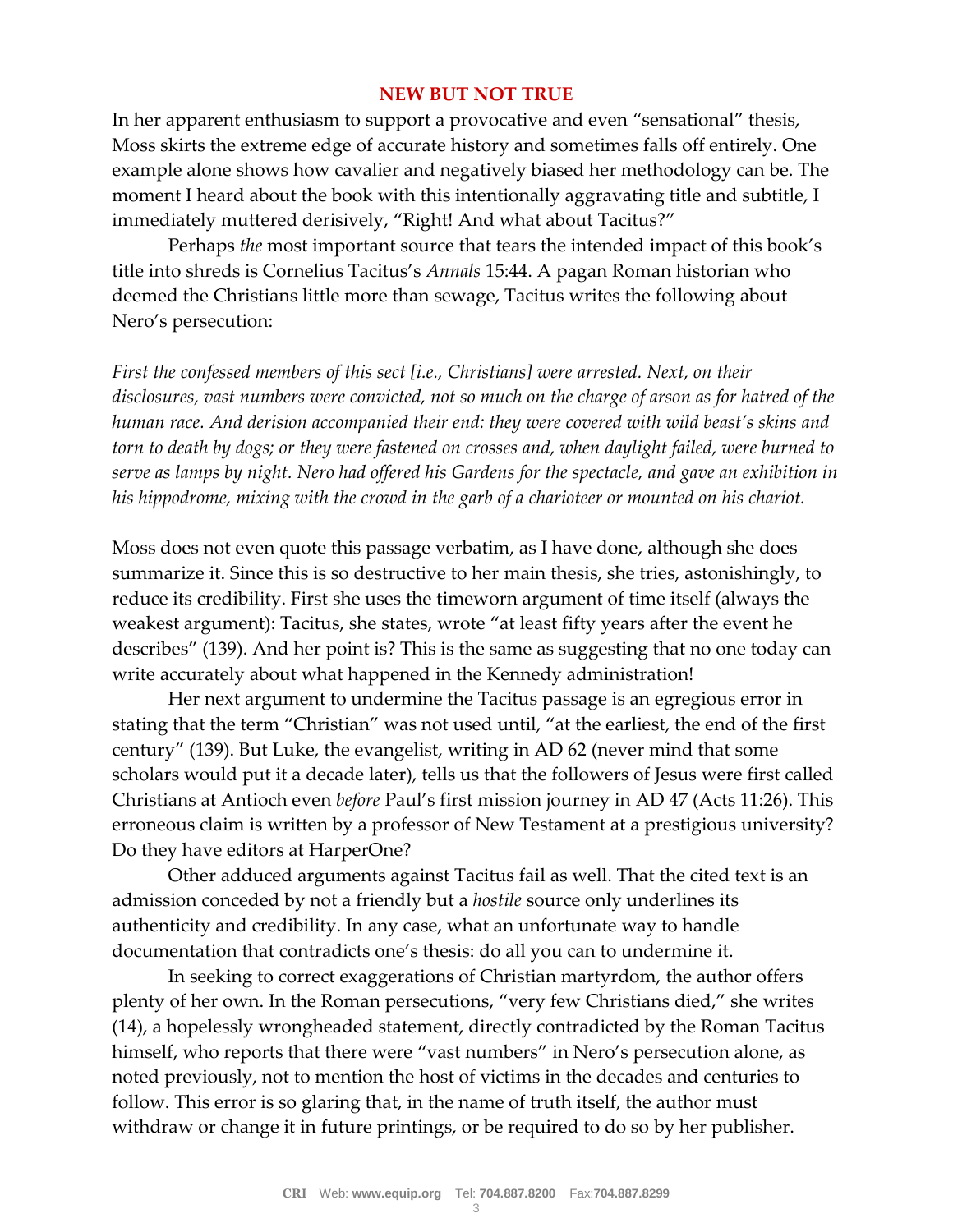Again, "Scholars of early Christianity agree that there is very little evidence for the persecution of Christians" (18). In fact, the *only* such scholar I know of is Candida Moss! The evidence is instead overwhelming and categorical. Rarely do both friendly and hostile sources agree on anything, but the persecution of Christians is one of them. Aside from copious Christian evidence, not only Tacitus but also Suetonius, another pagan Roman historian, writes, "Punishments were also inflicted on the Christians, a sect professing a new and mischievous religious belief" (*Nero,* 16). Amazing that not a word of this appears in Moss's book!

And again, "There are no stories about the deaths of martyrs that have not been purposely recast by later generations of Christians in order to further their own theological agenda" (17). Wrong again! Tacitus is cited intact by later writers, Christian and secular, as is the eyewitness report of the martyrdom of Polycarp, and others.

Moss claims, "Christianity adopted the martyrdom idea from non-Christians. Long before the birth of Jesus, the ancient Greeks told stories about their fallen heroes…and Romans saw the self-sacrifice of generals as a good thing, and Jews in ancient Palestine accepted death before apostasy" (17). While most of this is true, the first sentence claiming that "Christianity adopted the martyrdom idea" elsewhere is utterly false and bad logic to boot. Martyrdoms can happen independently anywhere and at anytime. They are certainly not copied or "adopted."

And finally, in connection with the first empire-wide, systematic persecution of the church under the emperor Decius (ruled 249–251), Moss writes, "There is little to suggest that Decius had Christians in particular in mind when he issued his decree" (161). Here again the author's extremely critical bias is evident, since historians of the ancient world—secular and Christian—have no doubt whatever that Christians were Decius's principal target.

The author's claim that there was no persecution of Christians between Nero's reign and that of Decius in the mid-third century is also a new but mistaken version of the facts. It overlooks the persecution of Domitian c. AD 95 that involved members of the imperial Flavian family itself and traditionally saw John flee to Patmos to escape it; the martyrdoms of such Christian leaders as Ignatius of Antioch, Polycarp of Smyrna, and Justin Martyr; the Christian victims of Lyons; and the persecution under Emperor Septimius Severus (193–211).

## **BLAMING EUSEBIUS**

By now the reader will have noted that Moss and Eusebius have very little in common. It might be expected, then, that she will try to undermine evidence from Eusebius. We are not disappoint ed. Moss gives Eusebius the credit or discredit for the augmentation of persecution and martyrdom in the history of the church. In fact, however, only about 9 percent of his *Church History* deals with these themes as he focuses instead on travels and successors of the apostles, early church government, heresies, apologists for the faith, formation of the canon, literary history, and doctrinal controversies—a reasonable balance. Eusebius's evidence cannot be impeached, since he personally witnessed the